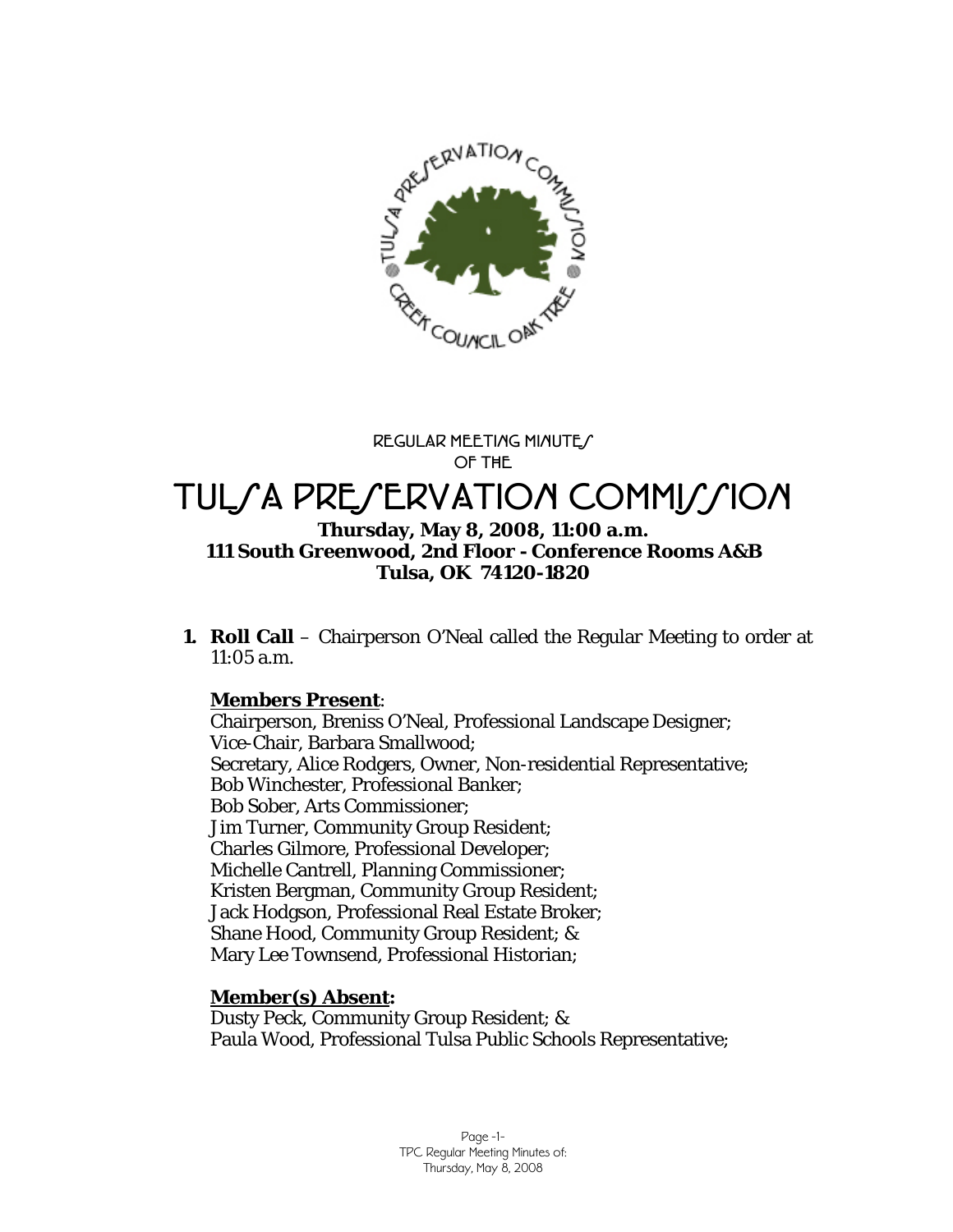### **Others Present:**

Kurt Ackermann, Fannie Warrior, Ed Sharrer, Amanda DeCort, Kristi Prough, Tim Walterbach & Maurie Traylor.

Chairperson O'Neal welcomed the Commission's two (2) newest members to the board, Professional Architect, Matt King and Community Group Resident, Shane Hood. The other Commission members also welcomed Mr. King and Mr. Hood to the board. Chairperson O'Neal announced that the Tulsa Preservation Commission now has a full commission of 15 members.

#### **2. Approval of Minutes of Previous Meetings Regular Meeting Minutes for April 10, 2008;**

Chairperson O'Neal asked if anyone would like to make a motion to approve the Regular Meeting Minutes for April 10, 2008.

Vice-Chair Smallwood made a motion to approve the Regular Meeting Minutes for April 10, 2008. The motion was seconded by Commissioner Bergman.

### **By a show of hands, all "In Favor" of the motion to Approve the April 10, 2008 Regular Meeting Minutes:**

- (1) Chairperson O'Neal;
- (2) Vice-Chair Smallwood;
- (3) Charles Gilmore;
- (4) Jack Hodgson;
- (5) Kristen Bergman;
- (6) Jim Turner;
- (7) Bob Winchester;
- (8) Michelle Cantrell;
- (9) Shane Hood;

#### **All Opposed:**

None;

#### **All Abstaining:**

- (10) Mary Lee Townsend;
- (11) Matt King;

#### **All not present during this vote:**

- (12) Secretary Rodgers; &
- (13) Bob Sober.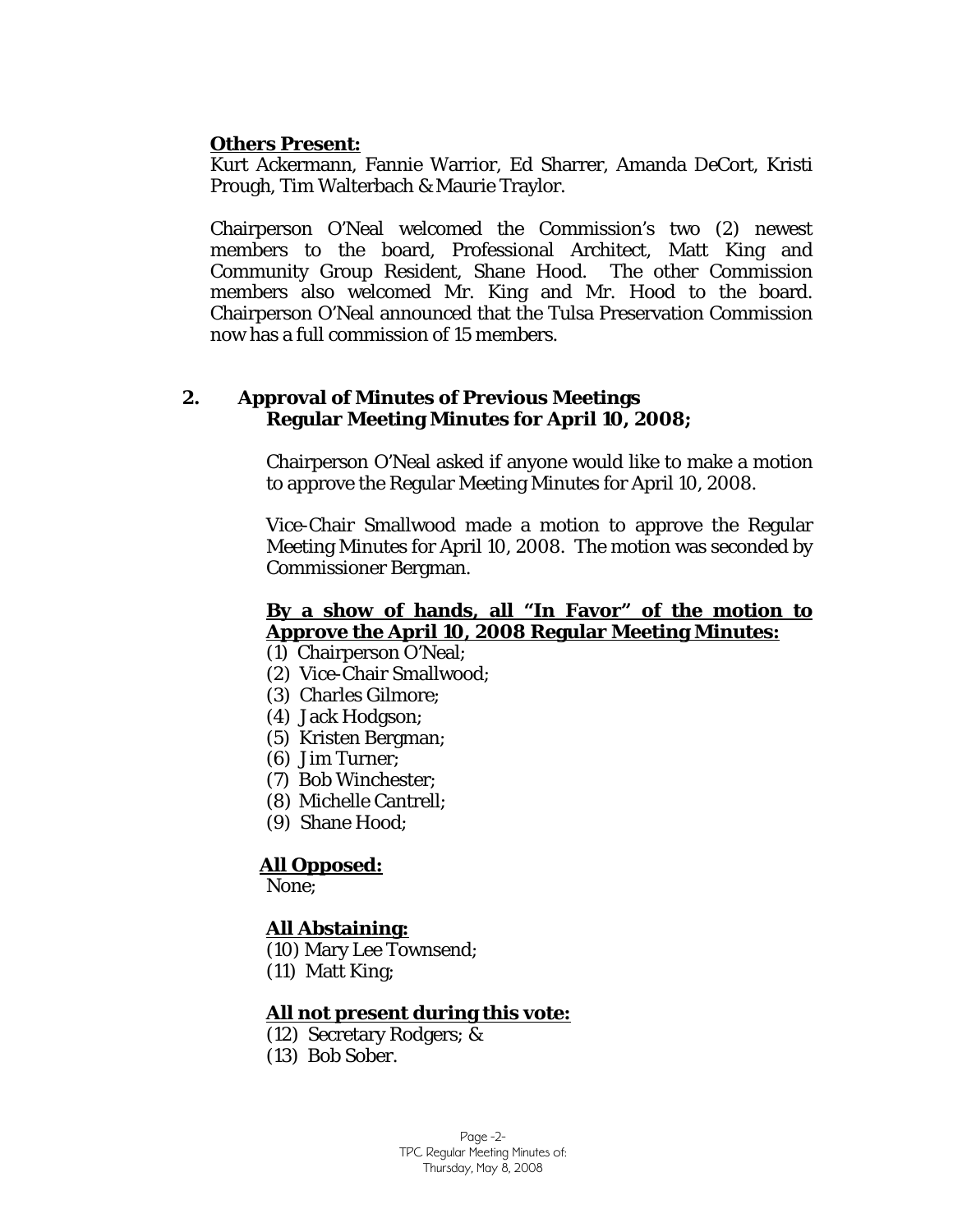The motion was **Approved by Majority** by members present and voting.

# **3. Committee Reports**

# **a. Historic Preservation Committee**

# **i. Announcement of Conflicts of Interest**

Chairperson O'Neal asked the Commission if anyone had a conflict of interest with any of the Certificates of Appropriateness (COA) Requests that would be brought before the board for review.

Commissioner Turner stated that he has a conflict of interest with application #5, which is his proposal that was presented to the COA Subcommittee and now to the Commission.

Chairperson O'Neal stated that when Commissioner Turner's application is presented to the Commission that she (Chairperson O'Neal) will respectfully ask Commissioner Turner to please sit in the gallery area. Chairperson O'Neal informed Commissioner Turner that he will only respond to the Commission when the Commission asks him specific questions; so that there won't be any misunderstandings or appearance of impropriety.

# **ii. Applications for Certificate of Appropriateness**

Chairperson O'Neal briefly informed the COA applicants of the COA processing procedures of how their proposals would be reviewed by the Tulsa Preservation Commission for a final determination.

**1. 1608 S. Detroit Avenue** (North Maple Ridge) Applicant: Tim Walterbach Request: Construct a new single family house on the lot according to plans submitted. Final Review COA Subcommittee Complete Application Date: 05-06-2008 **APPROVED WITHOUT CONDITIONS** 

Mr. Sharrer presented Mr. Tim Walterbach's Certificate of Appropriateness application to the Commission for a final review. Photographs and drawings were available for review and a slide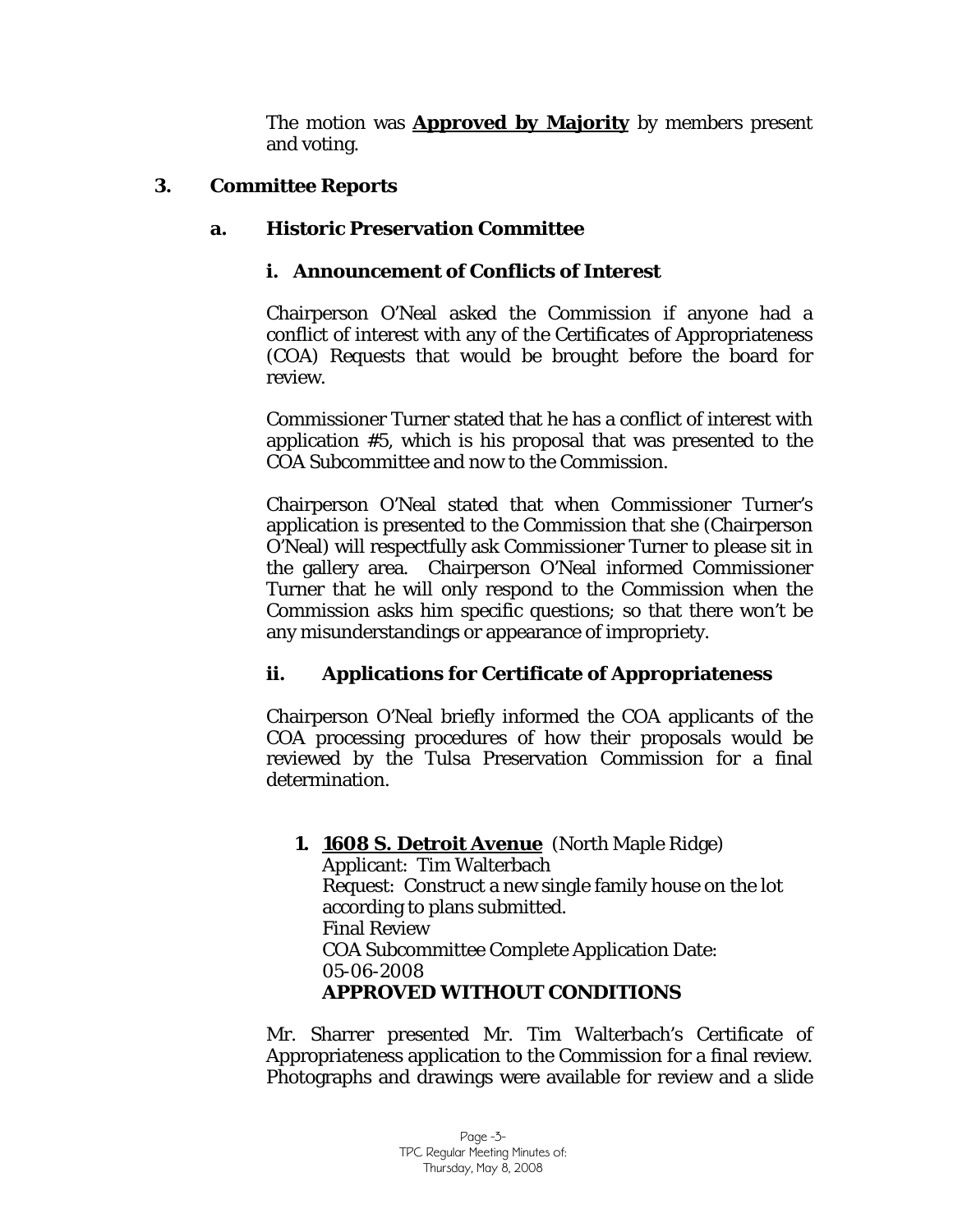presentation was shown of the new construction project in North Maple Ridge.

Mr. Sharrer stated that Mr. Walterbach plans to construct a new single family house of approximately 2,900 square feet on the vacant lot at 1608 S. Detroit Avenue according to the plans submitted. Mr. Sharrer described the details from Mr. Walterbach's plans and read the appropriate design guidelines on this proposal on *New Construction for North Maple Ridge District.* 

Chairperson O'Neal asked Vice-Chair Smallwood to please give her report of the recommendation that was made on Mr. Walterbach's proposal at the COA Subcommittee meeting.

Vice-Chair Smallwood stated that the COA Subcommittee considered Mr. Walterbach's application to be complete after his application was reviewed at the May 6, 2008 meeting. She stated that the COA Subcommittee recommended by a unanimous vote to approve Mr. Walterbach's proposal for *New Construction in*  the North Maple Ridge District.

Chairperson O'Neal opened the floor to the Commission for discussion on Mr. Walterbach's proposal; and for a motion to be made. After the Commission further discussed Mr. Walterbach's proposal, the Commission complimented Mr. Walterbach on his plans and stated that they were very impressive. Vice-Chair Smallwood made a motion to approve Mr. Walterbach's application for New Construction as presented. Commissioner Townsend seconded.

# **By a show of hands, all "In Favor" of the motion to Approve Tim Walterbach's application w/o conditions:**

- (1) Chairperson O'Neal;
- (2) Vice-Chair Smallwood;
- (3) Secretary Rodgers;
- (4) Charles Gilmore;
- (5) Jack Hodgson;
- (6) Mary Lee Townsend;
- (7) Jim Turner;
- (8) Kristen Bergman;
- (9) Michelle Cantrell;
- (10) Bob Winchester;
- (11) Bob Sober;
- (12) Matt King;

### **All Opposed:**

Page -4- TPC Regular Meeting Minutes of: Thursday, May 8, 2008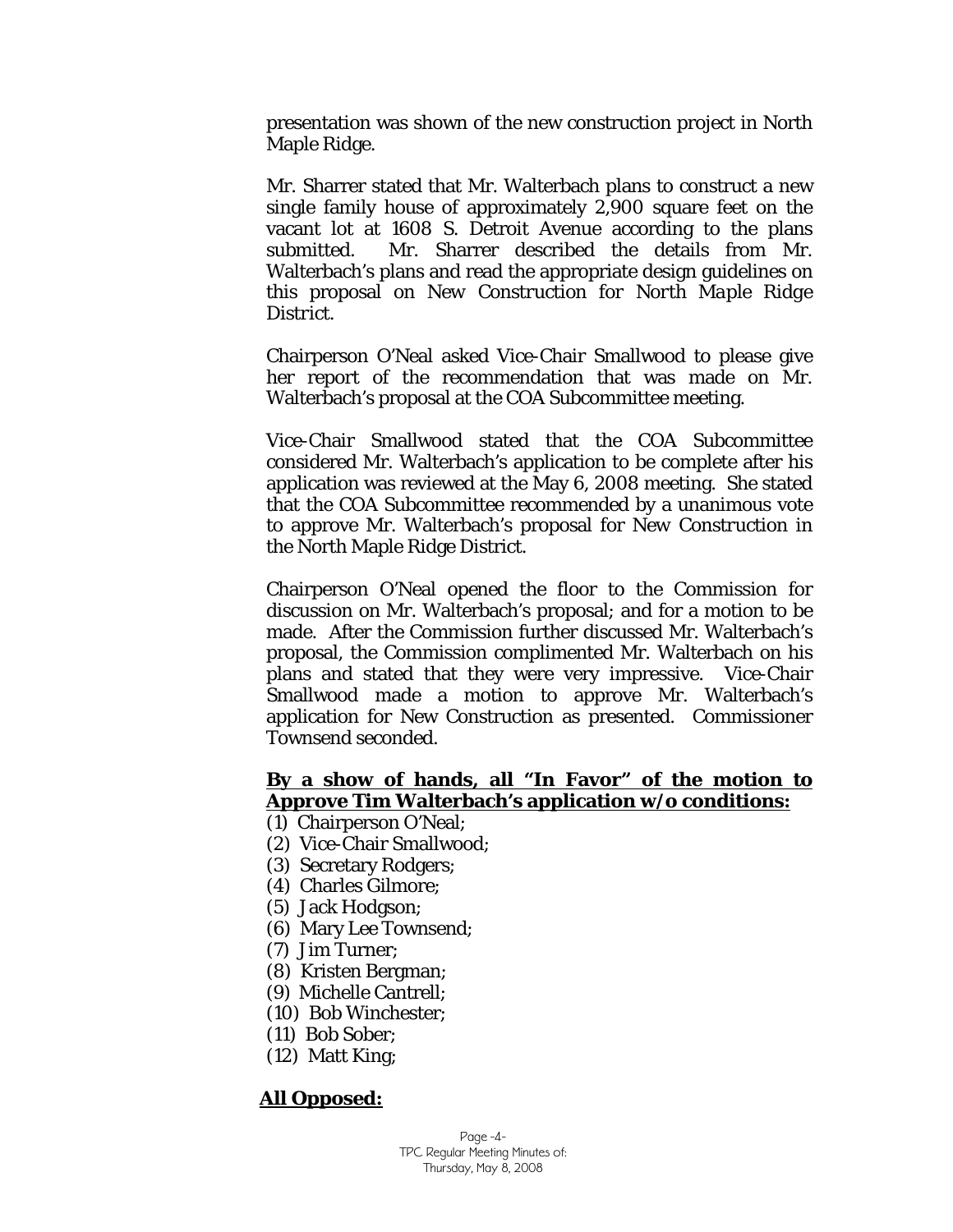None;

### **All Abstaining:**

(13) Shane Hood;

### **All not present during this vote:**

None.

The motion was **Approved by Majority** by members present and voting.

*The Tulsa Preservation Commission Approved Tim Walterbach's proposal based on guidelines for New Construction for the North Maple Ridge Historic District.* 

### **2. 315 E. 20th Street** (North Maple Ridge)

Applicant: Kristi Prough

Request:

**I)** Restore front portico to original appearance. Replace existing metal columns with 12" Tuscan fluted columns to match original pilasters. Replace existing wrought iron railing with new high-density urethane balustrade to approximate original design. Install a Prairie-style screen door using existing, original screen door on side of house as guide. COA Subcommittee Complete Application Date: 05-06-2008 **APPROVED WITHOUT CONDITIONS** 

Mr. Sharrer presented Ms. Kristi Prough's Certificate of Appropriateness application to the Commission for a final review. Photographs and drawings were available for review and a slide presentation was shown of the structure in North Maple Ridge Neighborhood District.

Mr. Sharrer stated that on Part 1 of Ms. Prough's application that she plans to restore the front portico to its original appearance; replace the existing, metal columns with 12" Tuscan fluted columns to match original pilasters; & replace the existing wrought iron railing with new high-density urethane balustrade to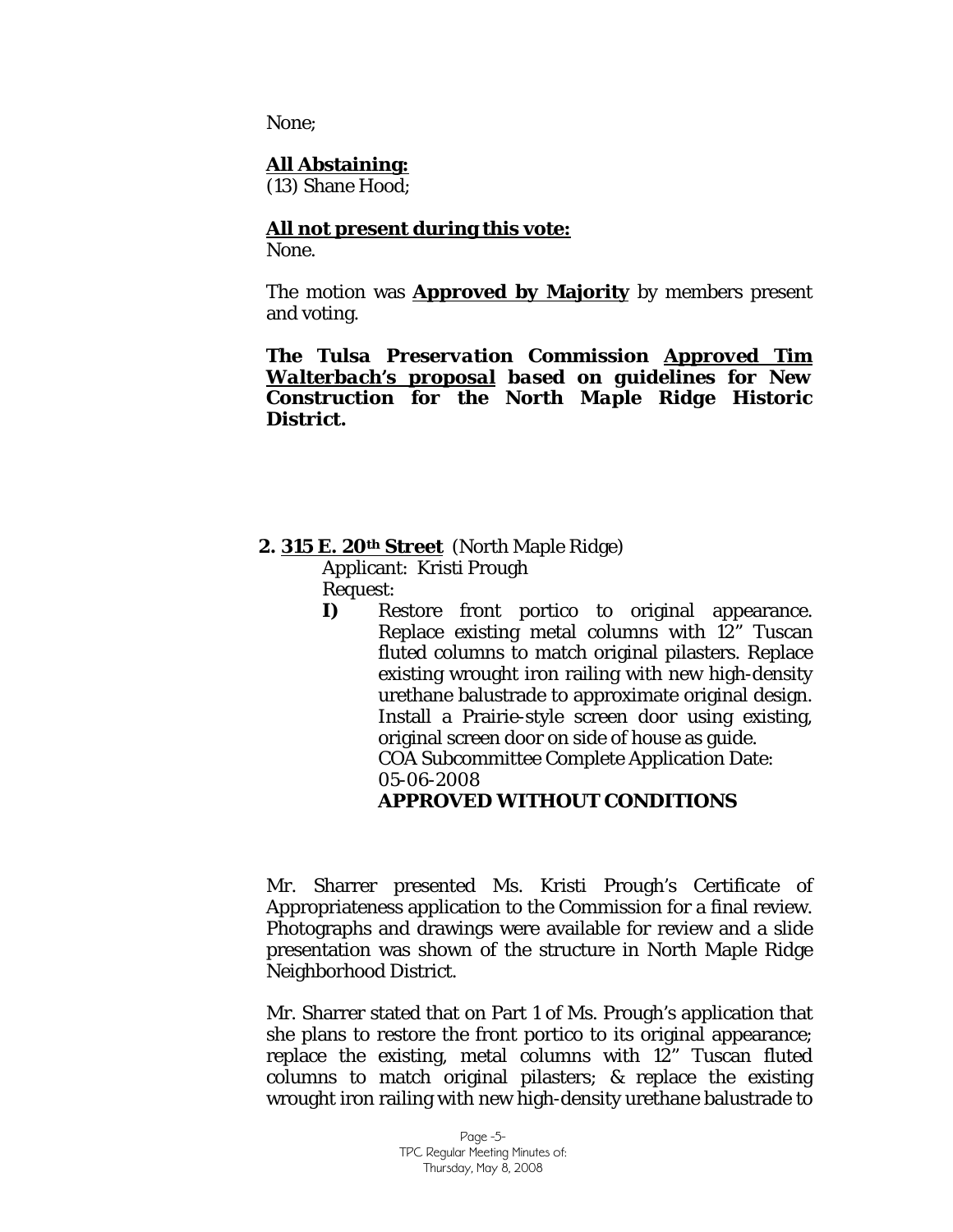approximate the original design. Mr. Sharrer stated that Ms. Prough also plans to install a Prairie-style screen door using the existing, original screen door on the side of the house as a guide. Mr. Sharrer added that Ms. Prough has submitted to the TPC detailed measurements for the balustrade, the cap, the base, the newels and the pots.

Mr. Sharrer read the appropriate design guidelines on Part 1 of this proposal for *Rehabilitation in North Maple Ridge.* 

Chairperson O'Neal asked Commissioner Smallwood to please give her report of the recommendation that was made on Part 1 of this proposal at the COA Subcommittee meeting.

Commissioner Smallwood stated that the COA Subcommittee considered Part 1 of Ms. Prough's application to be complete after her application was reviewed at the May 6, 2008 meeting. She stated that the COA Subcommittee recommended by a unanimous vote to approve Part 1 of Ms. Prough's proposal for *Rehabilitation*  in the North Maple Ridge Historic District with conditions:

> ◊ That the applicant provide detailed measurements for the balustrade, the cap, the base, the newels and the pots.

Chairperson O'Neal opened the floor to the Commission for discussion on Part 1 of Ms. Prough's proposal; and for a motion to be made. After the Commission further discussed Part 1 of Ms. Prough's proposal, Commissioner Smallwood stated that Ms. Prough has provided the Commission with the additional information requested; and made a motion to approve Part 1 of Ms. Prough's application. Commissioner Townsend seconded.

#### **By a show of hands, all "In Favor" of the motion to Approve Part 1 of 4 Parts of Kristi Prough's application without conditions:**

- (1) Chairperson O'Neal;
- (2) Vice-Chair Smallwood;
- (3) Secretary Rodgers;
- (4) Charles Gilmore;
- (5) Jack Hodgson;
- (6) Mary Lee Townsend;
- (7) Jim Turner;
- (8) Kristen Bergman;
- (10) Michelle Cantrell;
- (10) Bob Winchester;
- (11) Bob Sober;

Page -6- TPC Regular Meeting Minutes of: Thursday, May 8, 2008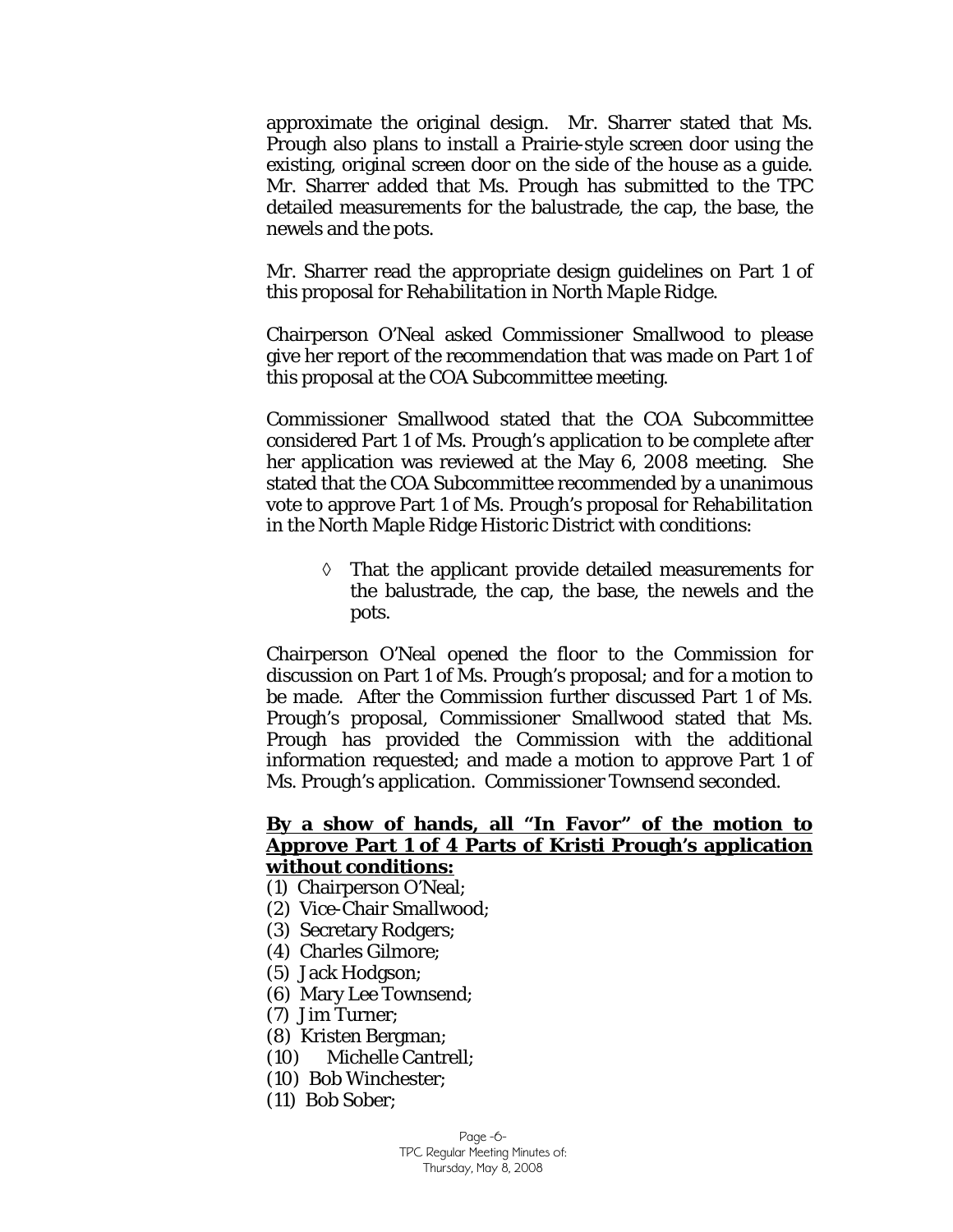(12) Matt King;

#### **All Opposed:**

None;

# **All Abstaining:**

(13) Shane Hood;

# **All not present during this vote:**

None.

The motion was **Approved by Majority** by members present and voting.

*The Tulsa Preservation Commission Approved Part 1 of 4 Parts of Kristi Prough's proposal based on guidelines for General Requirements, A.1.0.1 & A.1.0.2; Porches, A.1.4.1 & A.1.4.2 for Rehabilitation of Existing Buildings for the North Maple Ridge Historic District.* 

- **2. 315 E. 20th Street** (North Maple Ridge) Applicant: Kristi Prough Request:
	- **II)** Replace existing terrazzo floor on front terrace with poured concrete floor, tinted to soften appearance; COA Subcommittee Complete Application Date: 05-06-2008 **APPROVED WITHOUT CONDITIONS**

Mr. Sharrer presented Ms. Kristi Prough's Certificate of Appropriateness application to the Commission for a final review. Photographs and drawings were available for review and a slide presentation was shown of the structure in North Maple Ridge Neighborhood District.

Mr. Sharrer stated that on Part 2 of Ms. Prough's application that she plans to replace the existing terrazzo floor on the front terrace with poured concrete floor, and tint it to soften the appearance.

Mr. Sharrer read the appropriate design guidelines on Part 2 of this proposal for *Rehabilitation in North Maple Ridge.* 

Chairperson O'Neal asked Commissioner Smallwood to please give her report of the recommendation that was made on Part 2 of this proposal at the COA Subcommittee meeting.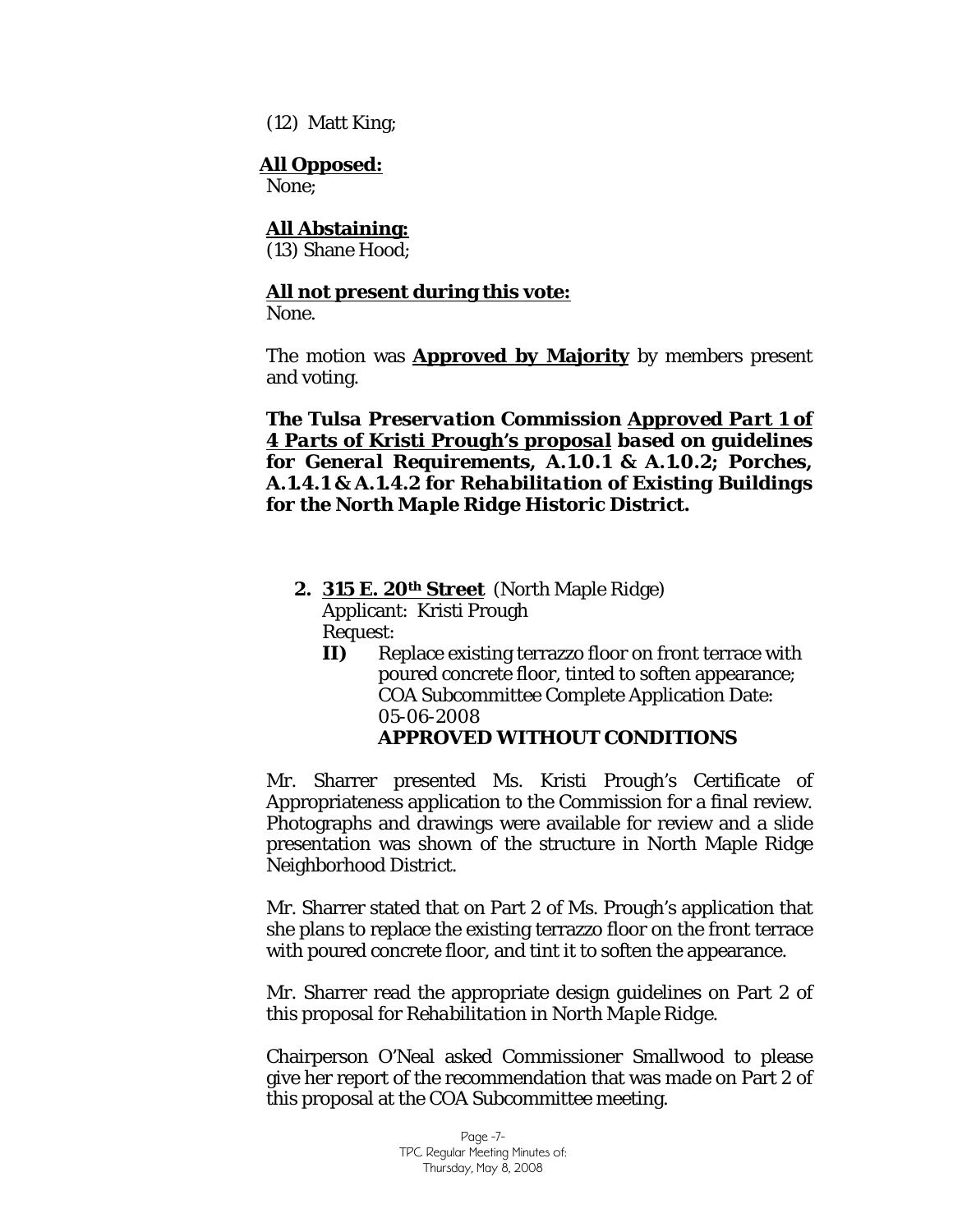Commissioner Smallwood stated that the COA Subcommittee considered Part 2 of Ms. Prough's application to be complete after her application was reviewed at the May 6, 2008 meeting. She stated that the COA Subcommittee recommended by a unanimous vote to approve Part 2 of Ms. Prough's proposal for *Rehabilitation*  in the North Maple Ridge Historic District as presented.

Chairperson O'Neal opened the floor to the Commission for discussion on Part 2 of Ms. Prough's proposal; and for a motion to be made. After the Commission further discussed Part 2 of Ms. Prough's proposal, Commissioner Smallwood made a motion to approve Part 2 of Ms. Prough's application without conditions. Commissioner Winchester seconded.

#### **By a show of hands, all "In Favor" of the motion to Approve Part 2 of 4 Parts of Kristi Prough's application without conditions:**

# (1) Chairperson O'Neal;

- (2) Vice-Chair Smallwood;
- (3) Secretary Rodgers;
- (4) Charles Gilmore;
- (5) Jack Hodgson;
- (6) Mary Lee Townsend;
- (7) Jim Turner;
- (8) Kristen Bergman;
- (9) Michelle Cantrell;
- (10) Bob Winchester;
- (11) Bob Sober;
- (12) Matt King;
- (13) Shane Hood;

#### **All Opposed:**

None;

 **All Abstaining:** None;

#### **All not present during this vote:**

None.

The motion was **Approved Unanimously** by members present and voting.

*The Tulsa Preservation Commission Approved Part 2 of 4 Parts of Kristi Prough's proposal based on guidelines for Porches, A.1.4.1 & A.1.4.2 for Rehabilitation of* 

> Page -8- TPC Regular Meeting Minutes of: Thursday, May 8, 2008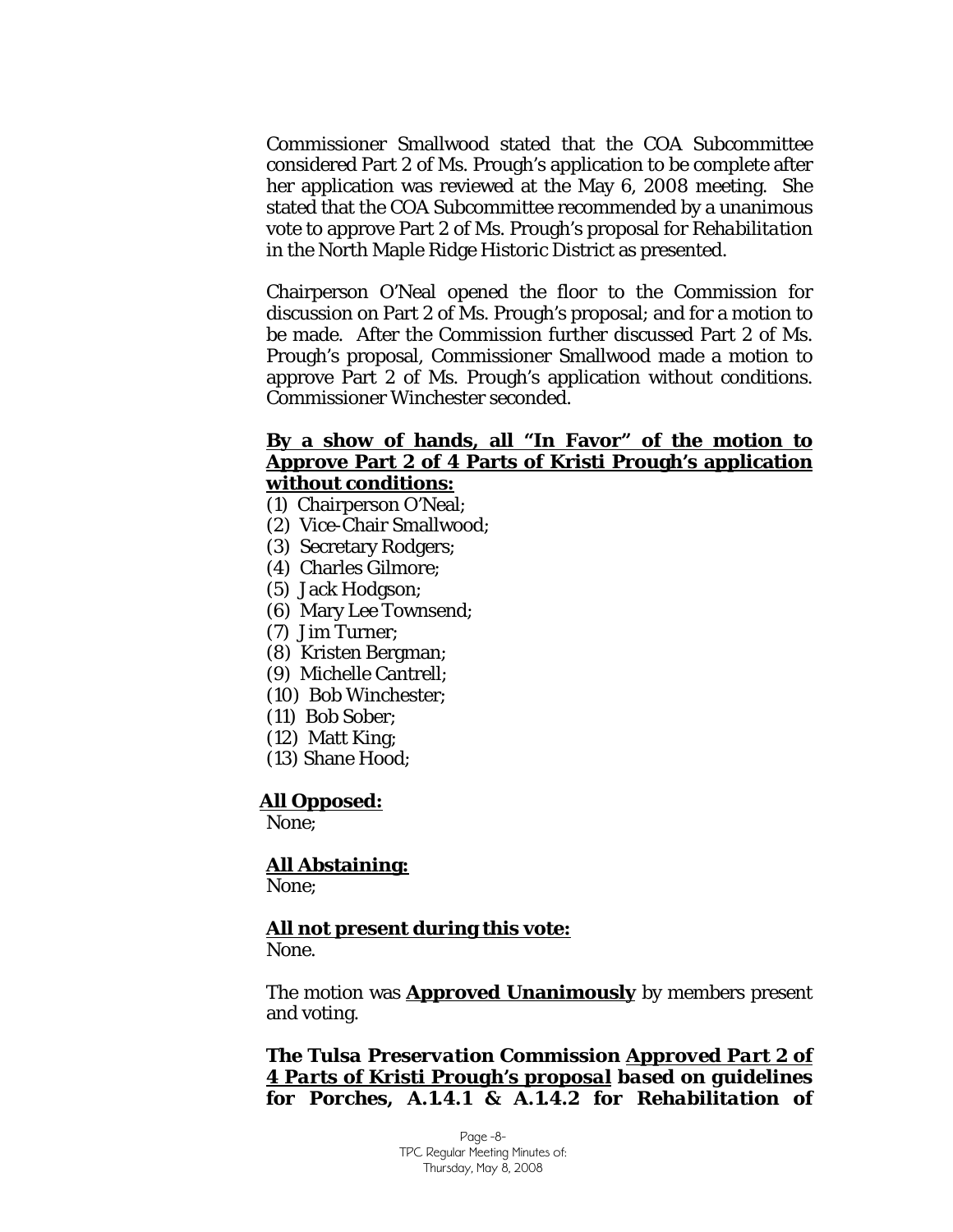# *Existing Buildings for the North Maple Ridge Historic District.*

**2. 315 E. 20th Street** (North Maple Ridge) Applicant: Kristi Prough Request: **III)** Remove shutters on all elevations of house; COA Subcommittee Complete Application Date: 05-06-2008  **APPROVED WITHOUT CONDITIONS**

Mr. Sharrer presented Ms. Kristi Prough's Certificate of Appropriateness application to the Commission for a final review. Photographs and drawings were available for review and a slide presentation was shown of the structure in North Maple Ridge Neighborhood District.

Mr. Sharrer stated that on Part 3 of Ms. Prough's application that she plans to remove the shutters on all elevations of the structure; and that the shutters are not original to the house.

Mr. Sharrer read the appropriate design guidelines on Part 3 of this proposal for *Rehabilitation in North Maple Ridge.* 

Chairperson O'Neal asked Commissioner Smallwood to please give her report of the recommendation that was made on Part 3 of this proposal at the COA Subcommittee meeting.

Commissioner Smallwood stated that the COA Subcommittee considered Part 3 of Ms. Prough's application to be complete after her application was reviewed at the May 6, 2008 meeting. She stated that the COA Subcommittee recommended by a unanimous vote to approve Part 3 of Ms. Prough's proposal for *Rehabilitation*  in the North Maple Ridge Historic District as presented.

Chairperson O'Neal opened the floor to the Commission for discussion on Part 3 of Ms. Prough's proposal; and for a motion to be made. After the Commission further discussed Part 3 of Ms. Prough's proposal, Commissioner Smallwood made a motion to approve Part 3 of Ms. Prough's application without conditions. Commissioner Townsend seconded.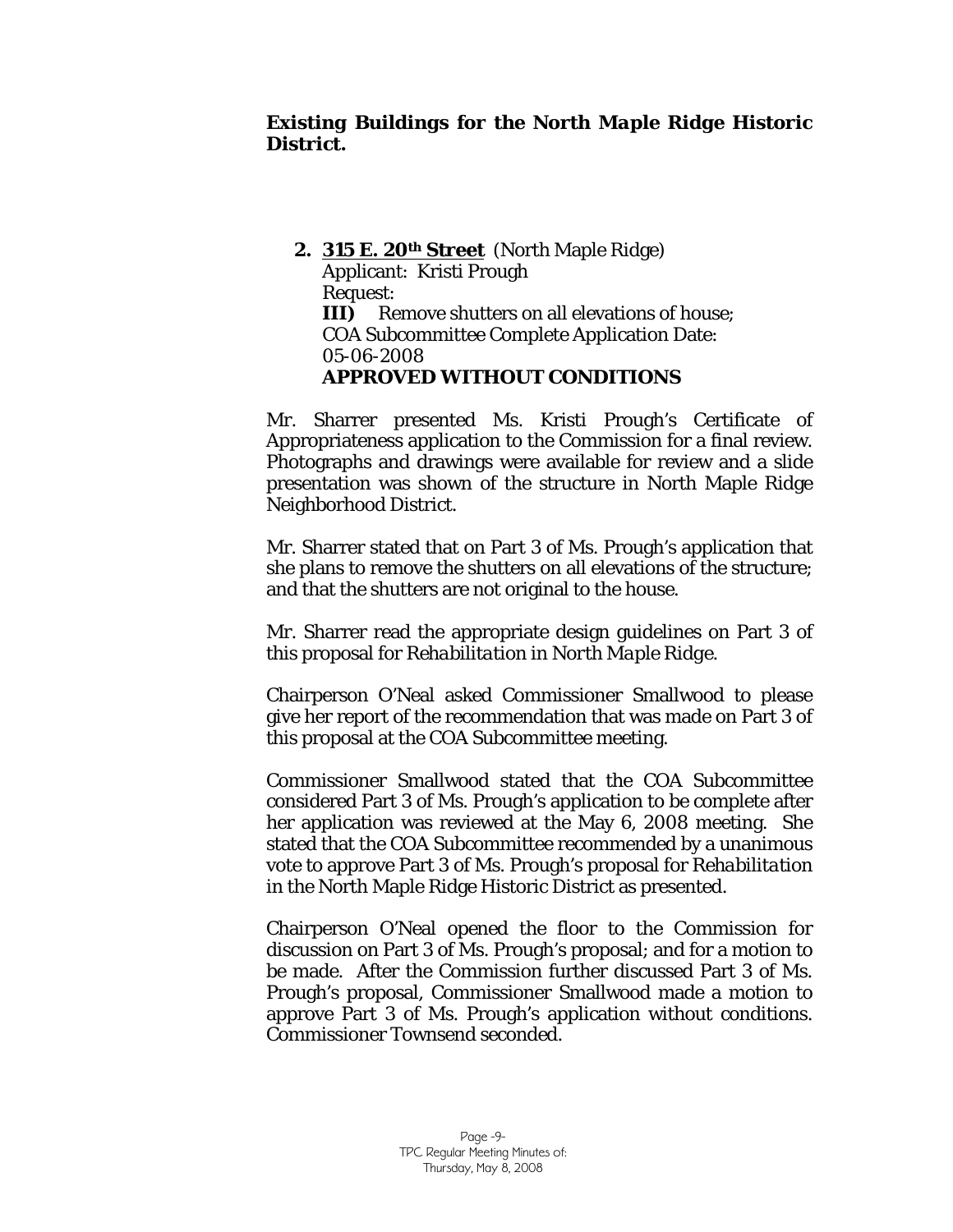### **By a show of hands, all "In Favor" of the motion to Approve Part 3 of 4 Parts of Kristi Prough's application without conditions:**

(1) Chairperson O'Neal;

- (2) Vice-Chair Smallwood;
- (3) Secretary Rodgers;
- (4) Charles Gilmore;
- (5) Jack Hodgson;
- (6) Mary Lee Townsend;
- (7) Jim Turner;
- (8) Kristen Bergman;
- (9) Michelle Cantrell;
- (10) Bob Winchester;
- (11) Bob Sober;
- (12) Matt King;
- (13) Shane Hood;

### **All Opposed:**

None;

#### **All Abstaining:**

None;

**All not present during this vote:**

None.

The motion was **Approved Unanimously** by members present and voting.

*The Tulsa Preservation Commission Approved Part 3 of 4 Parts of Kristi Prough's proposal based on guidelines for General Requirements, A.1.0.1 & A.1.0.2; for Rehabilitation of Existing Buildings for the North Maple Ridge Historic District.* 

 **2. 315 E. 20th Street** (North Maple Ridge)

Applicant: Kristi Prough

Request:

**IV)** Remove paint from flagstone masonry foundation walls.

 COA Subcommittee Complete Application Date: 05-06-2008

#### **APPROVED WITHOUT CONDITIONS**

Page -10- TPC Regular Meeting Minutes of: Thursday, May 8, 2008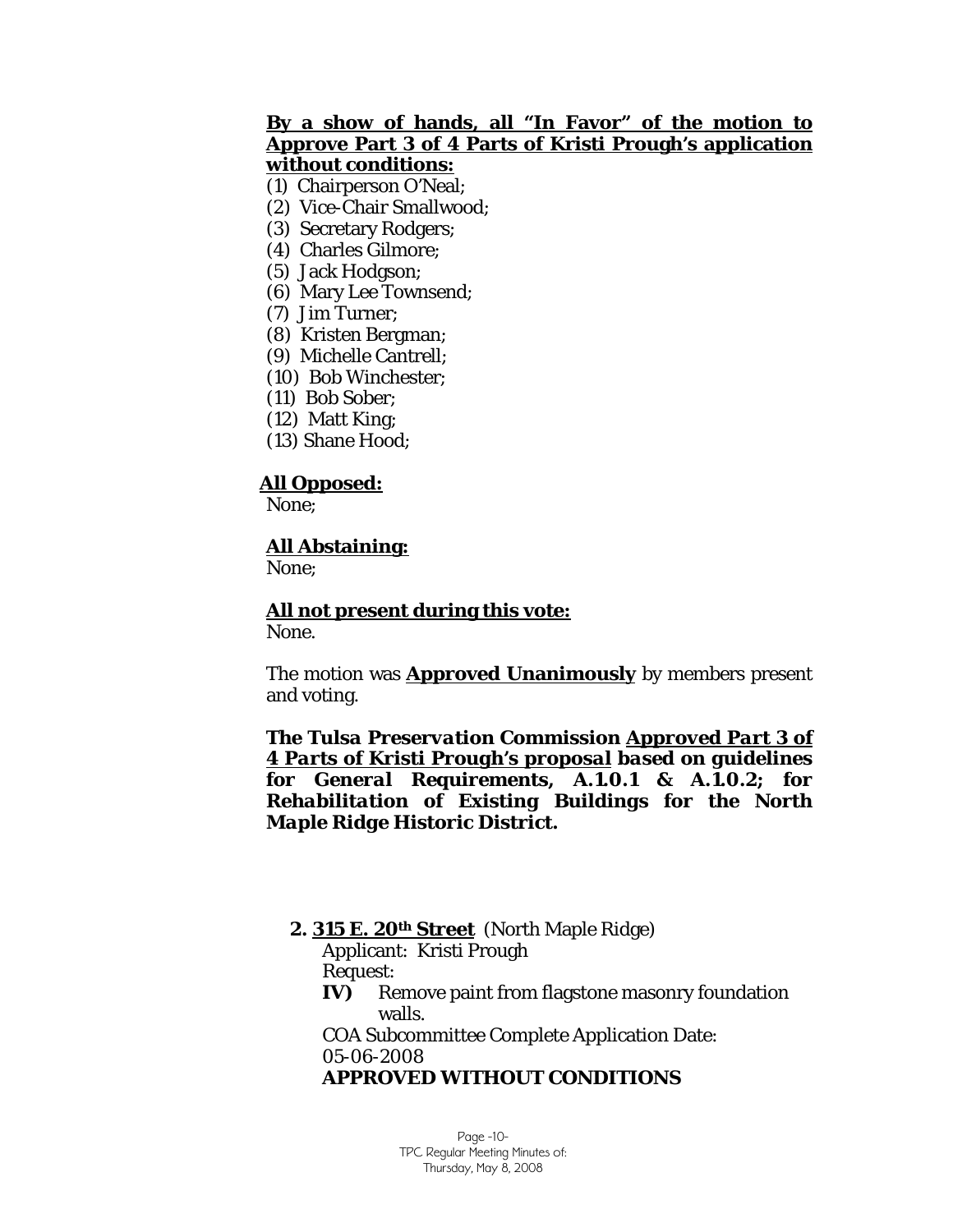Mr. Sharrer presented Ms. Kristi Prough's Certificate of Appropriateness application to the Commission for a final review. Photographs and drawings were available for review and a slide presentation was shown of the structure in North Maple Ridge Neighborhood District.

Mr. Sharrer stated that on Part 4 of Ms. Prough's application that she plans to remove the paint from the flagstone masonry foundation walls.

Mr. Sharrer read the appropriate design guidelines on Part 4 of this proposal for *Rehabilitation in North Maple Ridge.* 

Chairperson O'Neal asked Commissioner Smallwood to please give her report of the recommendation that was made on Part 4 of this proposal at the COA Subcommittee meeting.

Commissioner Smallwood stated that the COA Subcommittee considered Part 4 of Ms. Prough's application to be complete after her application was reviewed at the May 6, 2008 meeting. She stated that the COA Subcommittee recommended by a unanimous vote to approve Part 4 of Ms. Prough's proposal for *Rehabilitation*  in the North Maple Ridge Historic District as presented.

Chairperson O'Neal opened the floor to the Commission for discussion on Part 4 of Ms. Prough's proposal; and for a motion to be made. After the Commission further discussed Part 4 of Ms. Prough's proposal, Commissioner Smallwood made a motion to approve Part 4 of Ms. Prough's application without conditions. Commissioner King seconded.

### **By a show of hands, all "In Favor" of the motion to Approve Part 4 of 4 Parts of Kristi Prough's application without conditions:**

- (1) Chairperson O'Neal;
- (2) Vice-Chair Smallwood;
- (3) Secretary Rodgers;
- (4) Charles Gilmore;
- (5) Jack Hodgson;
- (6) Mary Lee Townsend;
- (7) Jim Turner;
- (8) Kristen Bergman;
- (9) Michelle Cantrell;
- (10) Bob Winchester;
- (11) Bob Sober;
- (12) Matt King;
- (13) Shane Hood;

Page -11- TPC Regular Meeting Minutes of: Thursday, May 8, 2008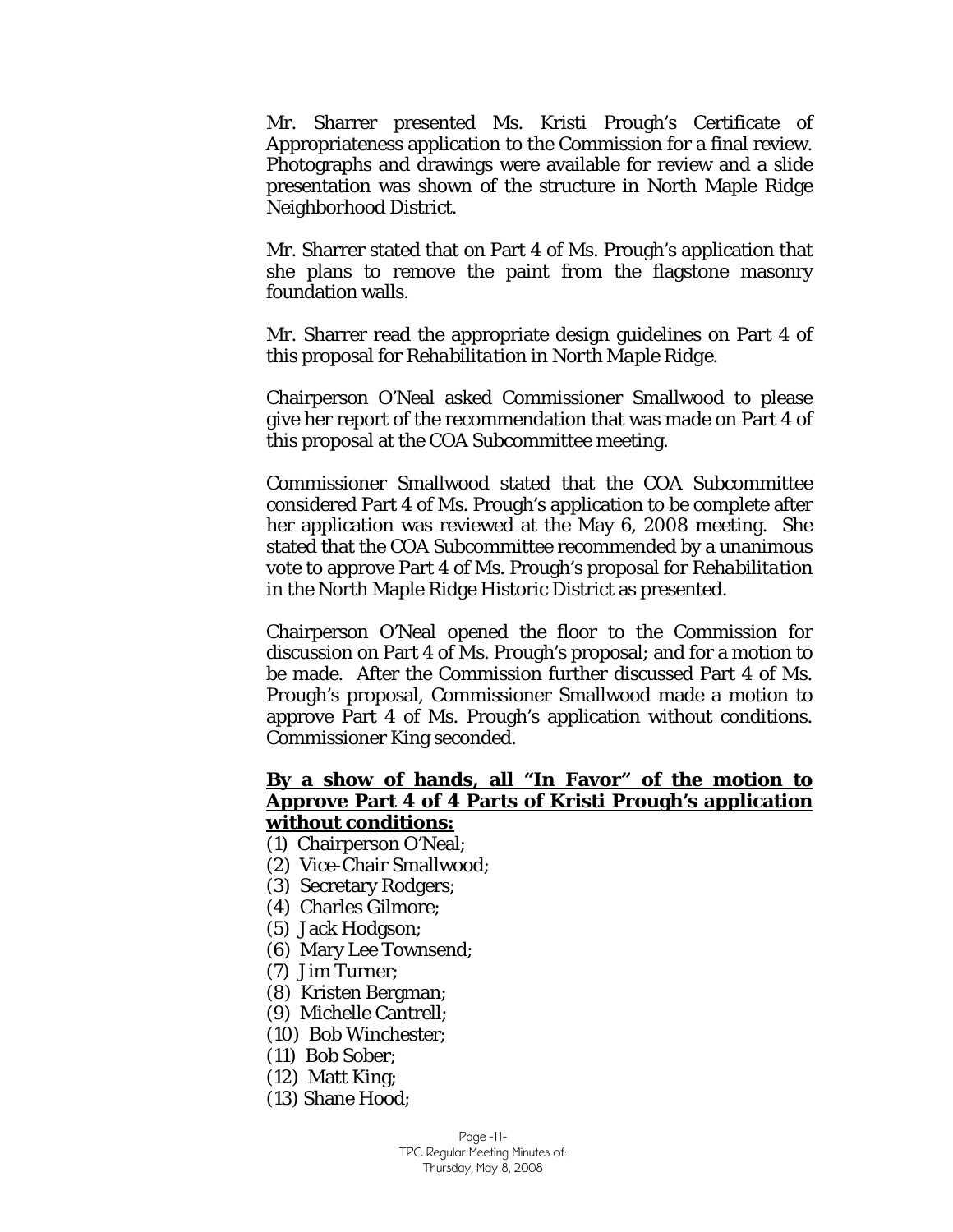#### **All Opposed:**

None;

# **All Abstaining:**

None;

# **All not present during this vote:**

None.

The motion was **Approved Unanimously** by members present and voting.

*The Tulsa Preservation Commission Approved Part 4 of 4 Parts of Kristi Prough's proposal based on guidelines for Building Wall Materials, A.1.1.3; for Rehabilitation of Existing Buildings for the North Maple Ridge Historic District.* 

COA Agenda Applicant #3, Mr. Joseph Crosier announced to the Commission that he believes that it would be best for him to withdraw both parts of his application to be reviewed by the Commission at this time.

Chairperson O'Neal accepted Mr. Crosier's request to withdraw his application of both parts.

### **3. 715 N. Denver Avenue** (Brady Heights)

Applicant: Joseph Crosier Request:

**I)** Hang lantern fixture from soffit on front elevation of house. Fixture will hang approximately 8' and use a stiff arm to hold it in place; &

**II)** Install 12" square slate tiles on front terrace. COA Subcommittee Complete Application Date: 05-06- 2008

# **RECOMMENDED BY COA SUBCOMMITTEE FOR DENIAL ON BOTH PARTS WITHDRAWN BY APPLICANT**

# **4. 1610-1612 S. Lewis Avenue** (Yorktown)

Applicant: Maurie Traylor Request: Install six new light fixtures – two fixtures flanking door at 1610 entry, two fixtures flanking northeast windows and two fixtures flanking door at 1612 entry. COA Subcommittee Complete Application Date: 05-06-2008

# **APPROVED WITHOUT CONDITIONS**

Page -12- TPC Regular Meeting Minutes of: Thursday, May 8, 2008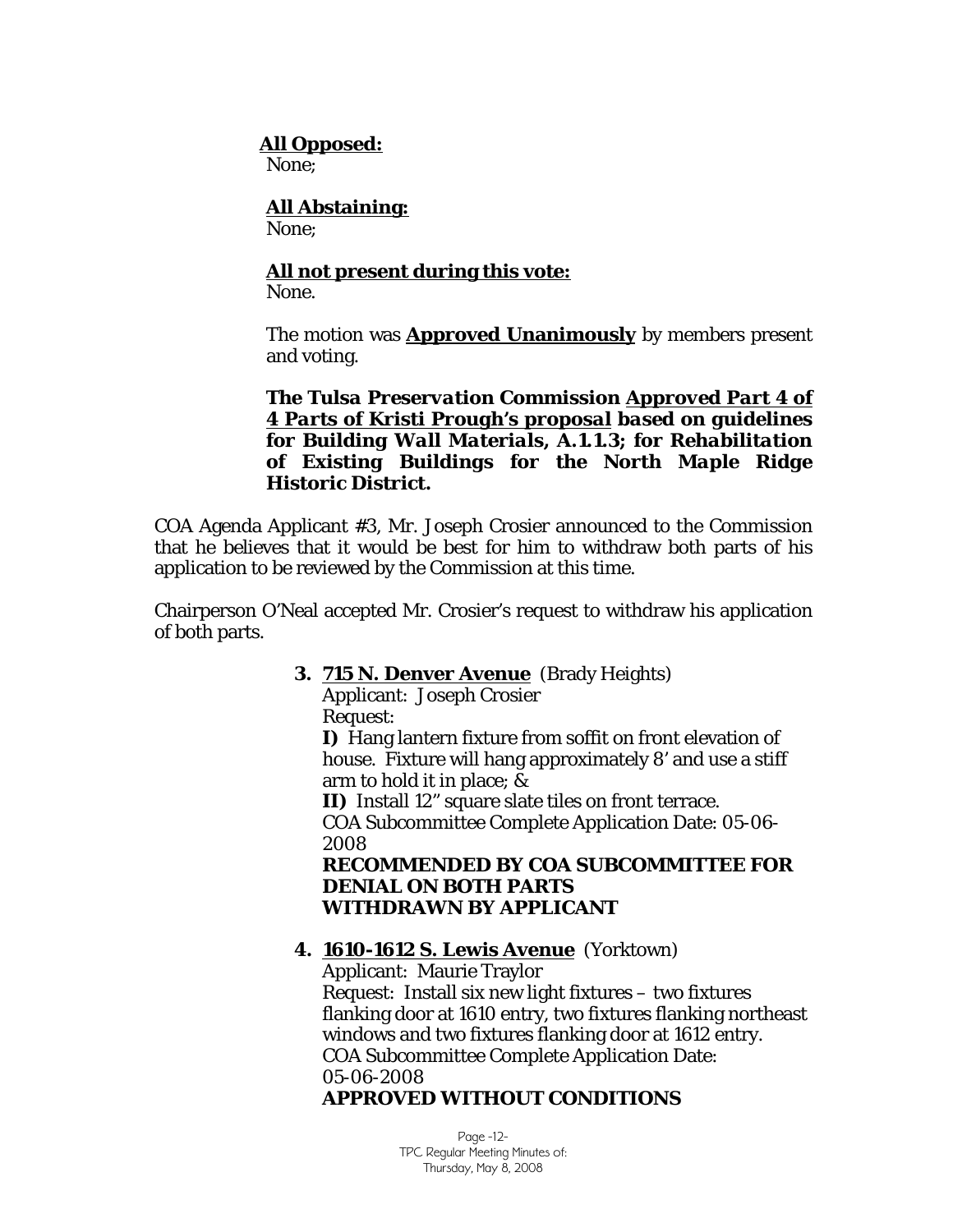Mr. Sharrer presented Ms. Maurie Traylor's Certificate of Appropriateness application to the Commission for a final review. Photographs and drawings were available for review and a slide presentation was shown of the structure in Yorktown.

Mr. Sharrer stated that Ms. Traylor plans to install for security six (6) new light fixtures – two (2) fixtures flanking the door at 1610 entry; two (2) fixtures flanking the northeast windows and two (2) fixtures flanking the door at 1612 entry.

Mr. Sharrer read the appropriate design guidelines on Ms. Traylor's proposal for *Additions to Yorktown.* 

Chairperson O'Neal asked Commissioner Smallwood to please give her report of the recommendation that was made on Ms. Traylor's proposal at the COA Subcommittee meeting.

Commissioner Smallwood stated that the COA Subcommittee considered Ms. Traylor's application to be complete after her application was reviewed at the May 6, 2008 meeting. She stated that the COA Subcommittee recommended by a unanimous vote to approve Ms. Traylor's proposal for *Additions* in the Yorktown Historic District as presented.

Chairperson O'Neal opened the floor to the Commission for discussion on Ms. Traylor's proposal; and for a motion to be made. After the Commission further discussed Ms. Traylor's proposal, Commissioner Smallwood made a motion to approve Ms. Traylor's application as presented. Commissioner Hodgson seconded.

Some of the commission members believe that since Ms. Traylor has the opportunity to utilize the soffits over the doors to install the light fixtures that she may have some problems getting holes through the brick at the door ways. The members believe that Ms. Traylor may end up having to run conduit and tear up the sheetrock where the junction box is located.

#### **By a show of hands, all "In Favor" of the motion to Approve Maurie Traylor's application without conditions:**

- (1) Chairperson O'Neal;
- (2) Vice-Chair Smallwood;
- (3) Secretary Rodgers;
- (4) Jack Hodgson;
- (5) Jim Turner;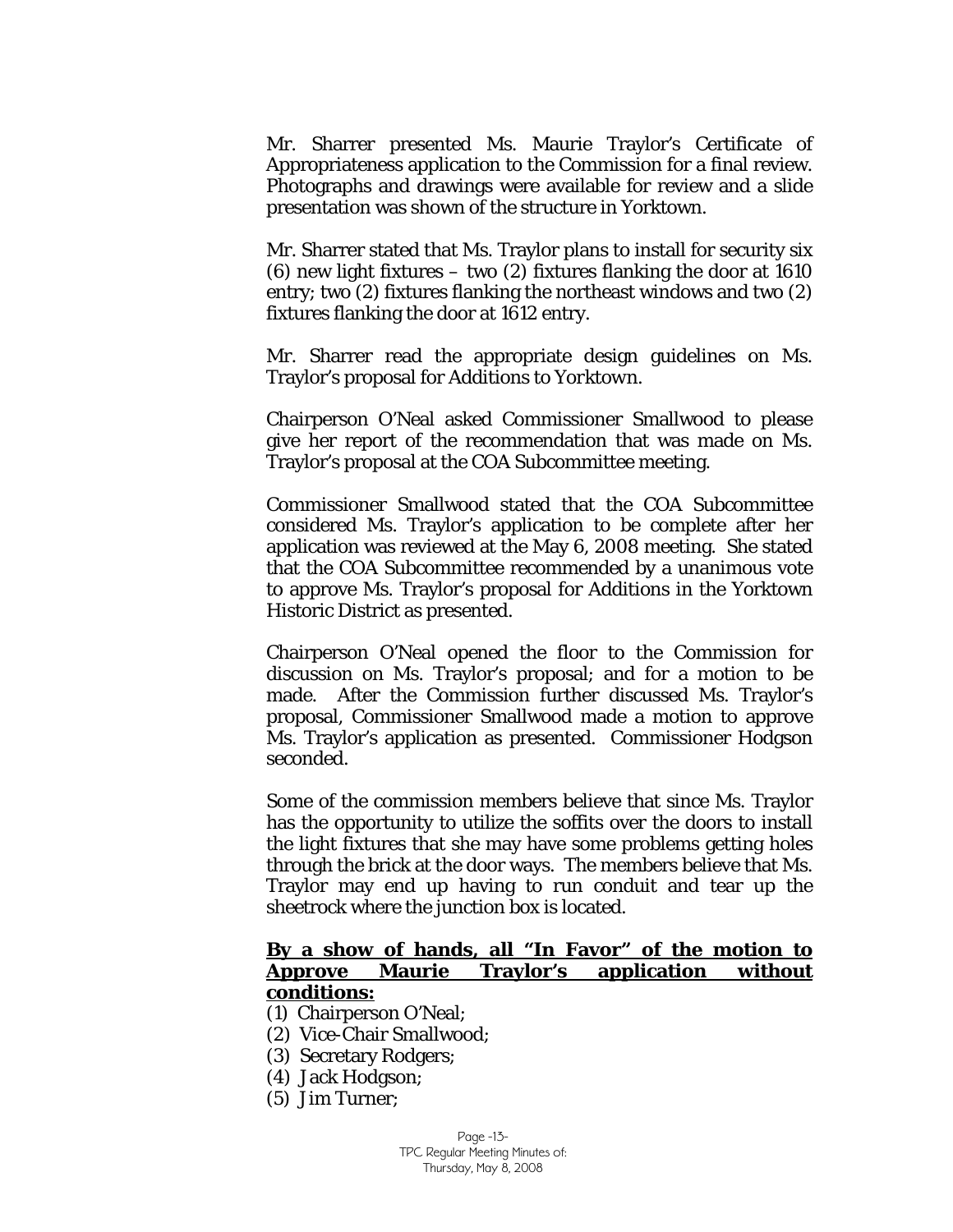- (6) Michelle Cantrell;
- (7) Bob Sober;
- (8) Matt King;
- (9) Shane Hood;

### **All Opposed:**

- (10) Charles Gilmore;
- (11) Mary Lee Townsend;
- (12) Kristen Bergman;
- (13) Bob Winchester.

#### **All Abstaining:**

None;

# **All not present during this vote:**

None.

The motion was **Approved by Majority** by members present and voting.

### *The Tulsa Preservation Commission Approved Maurie Traylor's proposal based on guidelines for Building Site, B.1.1.3 for Additions to Existing Residential Structures for the Yorktown Historic District.*

Upon reviewing COA agenda item #5, for COA applicant Jim Turner, Chairperson O'Neal asked Mr. Turner, also known as TPC Commissioner Jim Turner to please sit in the gallery. Chairperson O'Neal informed Commissioner Turner that he will only respond to the Commission when the Commission asks him specific questions; so that there won't be any misunderstandings or appearance of impropriety; and that he will not be able to vote on the application. Mr. Turner kindly set in the gallery area

> **5. 1719 S. Rockford Avenue** (Swan Lake) Applicant: Jim Turner Request: Replace front fencing to match original picket style and design of the fences of adjacent neighbors to north and south. Existing gate will remain through repair. COA Subcommittee Complete Application Date: 05-06-2008 **APPROVED WITHOUT CONDITIONS**

#### Page -14- TPC Regular Meeting Minutes of: Thursday, May 8, 2008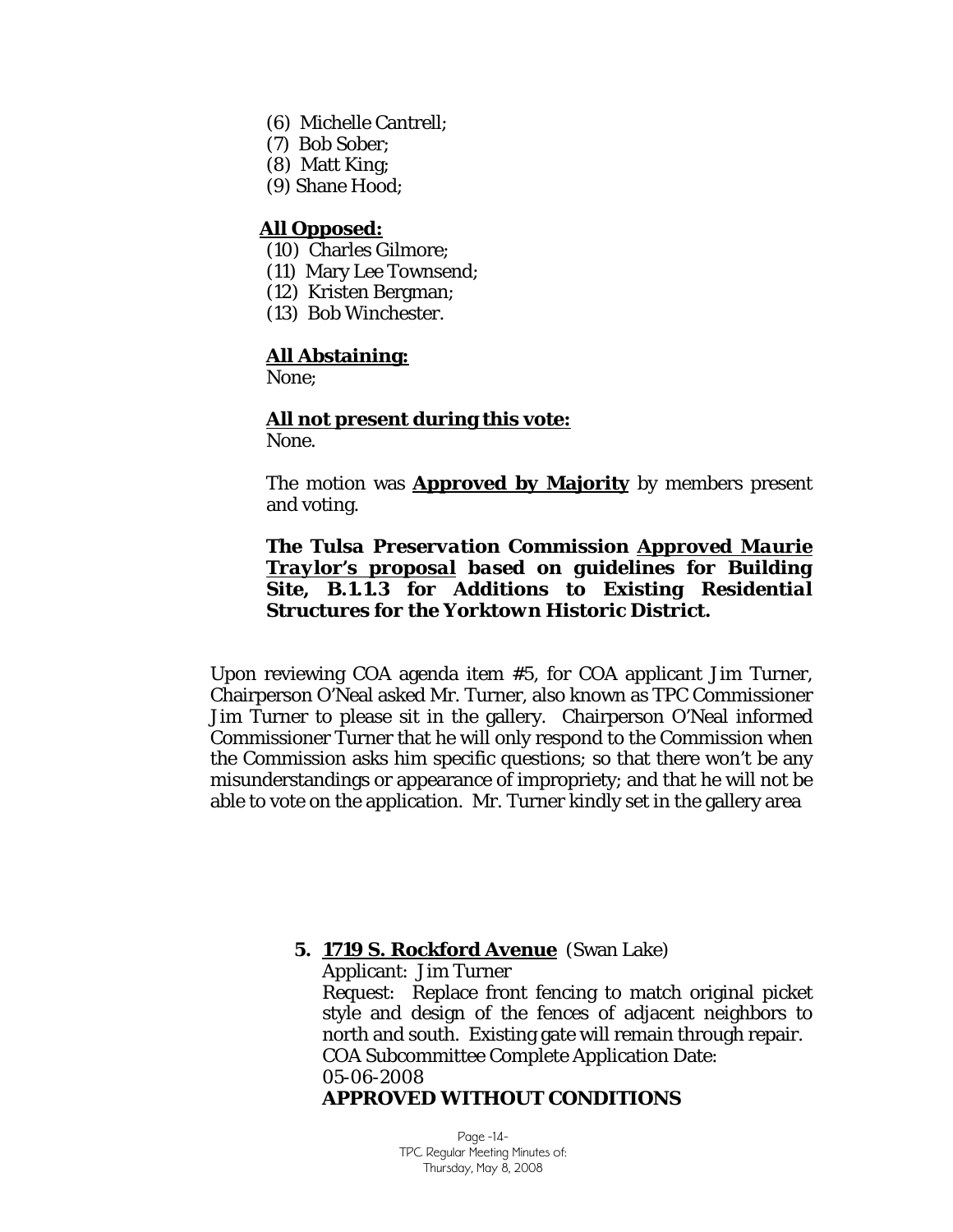Mr. Sharrer presented Mr. Jim Turner's Certificate of Appropriateness application to the Commission for a final review. Photographs and drawings were available for review and a slide presentation was shown of the structure in Swan Lake.

Mr. Sharrer stated that Mr. Turner plans to replace the front fencing that will match the original picket style and design of the fences of the adjacent neighbors to the north and south of the structure. He added that the gate design to remain through repair.

Mr. Sharrer read the appropriate design guidelines on Mr. Turner's proposal for *New Construction in Swan Lake.* 

Chairperson O'Neal asked Commissioner Smallwood to please give her report of the recommendation that was made on Mr. Turner's proposal at the COA Subcommittee meeting.

Commissioner Smallwood stated that the COA Subcommittee considered Mr. Turner's application to be complete after the application was reviewed at the May 6, 2008 meeting. She stated that the COA Subcommittee recommended by a unanimous vote to approve Mr. Turner's proposal for *New Construction* in the Swan Lake Historic District as presented.

Mr. Turner stated that he plans to match the neighbor's fence more to the South of his property.

Chairperson O'Neal opened the floor to the Commission for discussion on Mr. Turner's proposal; and for a motion to be made. After the Commission further discussed Mr. Turner's proposal, Commissioner Smallwood made a motion to approve Mr. Turner's application as presented. Commissioner Rodgers seconded.

# **By a show of hands, all "In Favor" of the motion to Approve Jim Turner's application without conditions:**

- (1) Chairperson O'Neal;
- (2) Vice-Chair Smallwood;
- (3) Secretary Rodgers;
- (4) Charles Gilmore;
- (5) Jack Hodgson;
- (6) Mary Lee Townsend;
- (7) Kristen Bergman;
- (8) Michelle Cantrell;
- (9) Bob Winchester;

Page -15- TPC Regular Meeting Minutes of: Thursday, May 8, 2008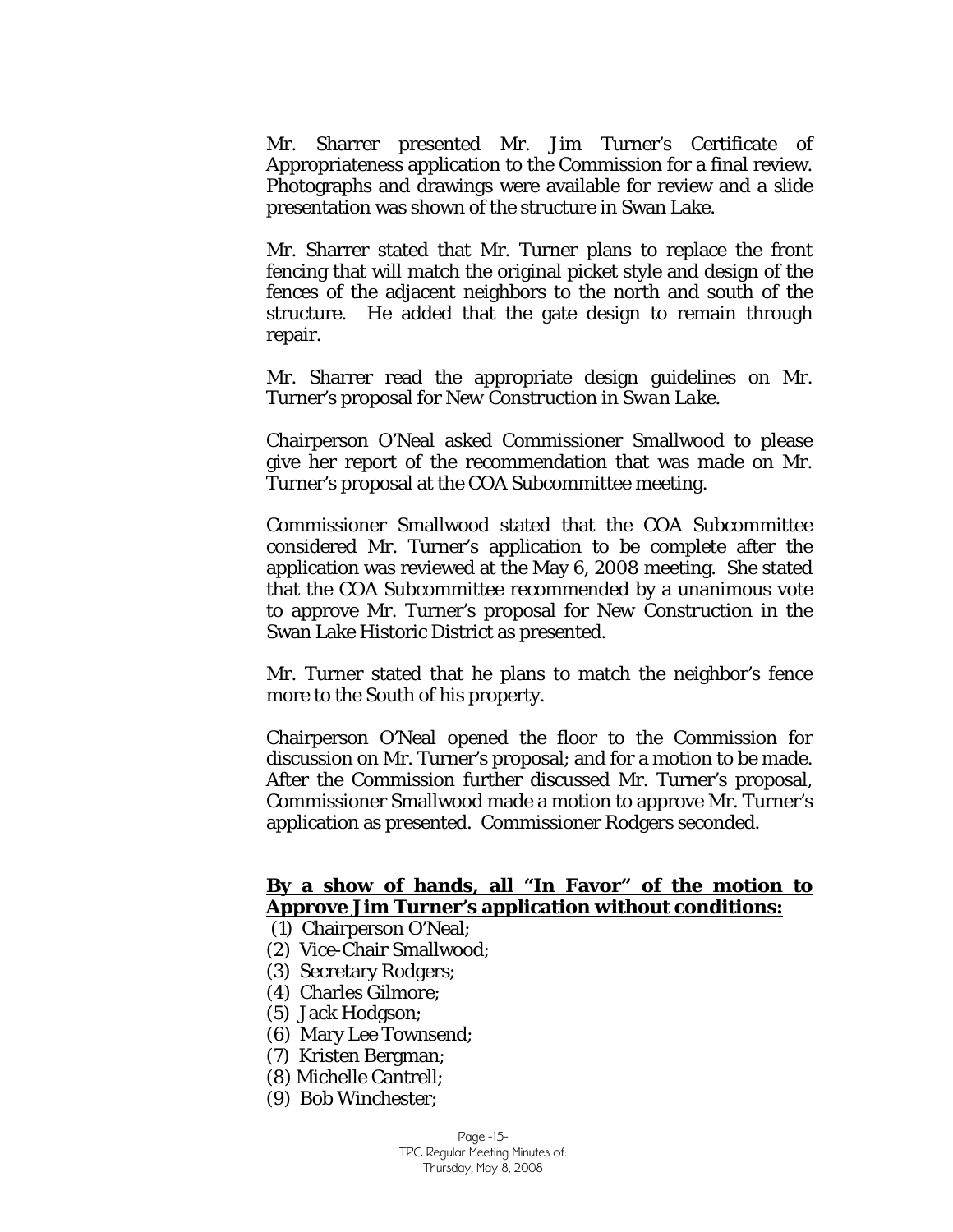- (10) Bob Sober;
- (11) Matt King;
- (12) Shane Hood;

# **All Opposed:**

None;

# **All Abstaining:**

None;

# **All not present during this vote:**

None.

The motion was **Approved Unanimously** by members present and voting.

*The Tulsa Preservation Commission Approved Jim Turner's proposal based on guidelines for Building Site, C.1.1.5 for New Construction for the Swan Lake Historic District.* 

# **iii. Rules & Regulations Committee**

Committee Chairman Gilmore did not have any information to report.

# **iv. Outreach Committee**

Committee Chairperson Bergman reported that the Outreach Committee will meet on Friday, May 9, 2008 at Camille's at 11:30 a.m.

# **4. Chair Report**

Chairperson O'Neal reported that two (2) proposals for the Preservation Strategic Plan have been distributed to the Commission for review and information purposes. She stated that both proposals are good but the final outcome will have to fit our budget. Chairperson O'Neal added that the Commission will not be voting on the proposals at this time due to ongoing budget negotiations.

Chairperson O'Neal reported that the Oklahoma's 20th Annual Statewide Preservation Conference will be held this year in Ponca City, Oklahoma from Wednesday, June  $4<sup>th</sup>$  to Friday, June  $6<sup>th</sup>$ , 2008. She added that the conference will be hosted by Ponca City Main Street; and if anyone was interested in attending the conference to please contact Amanda DeCort.